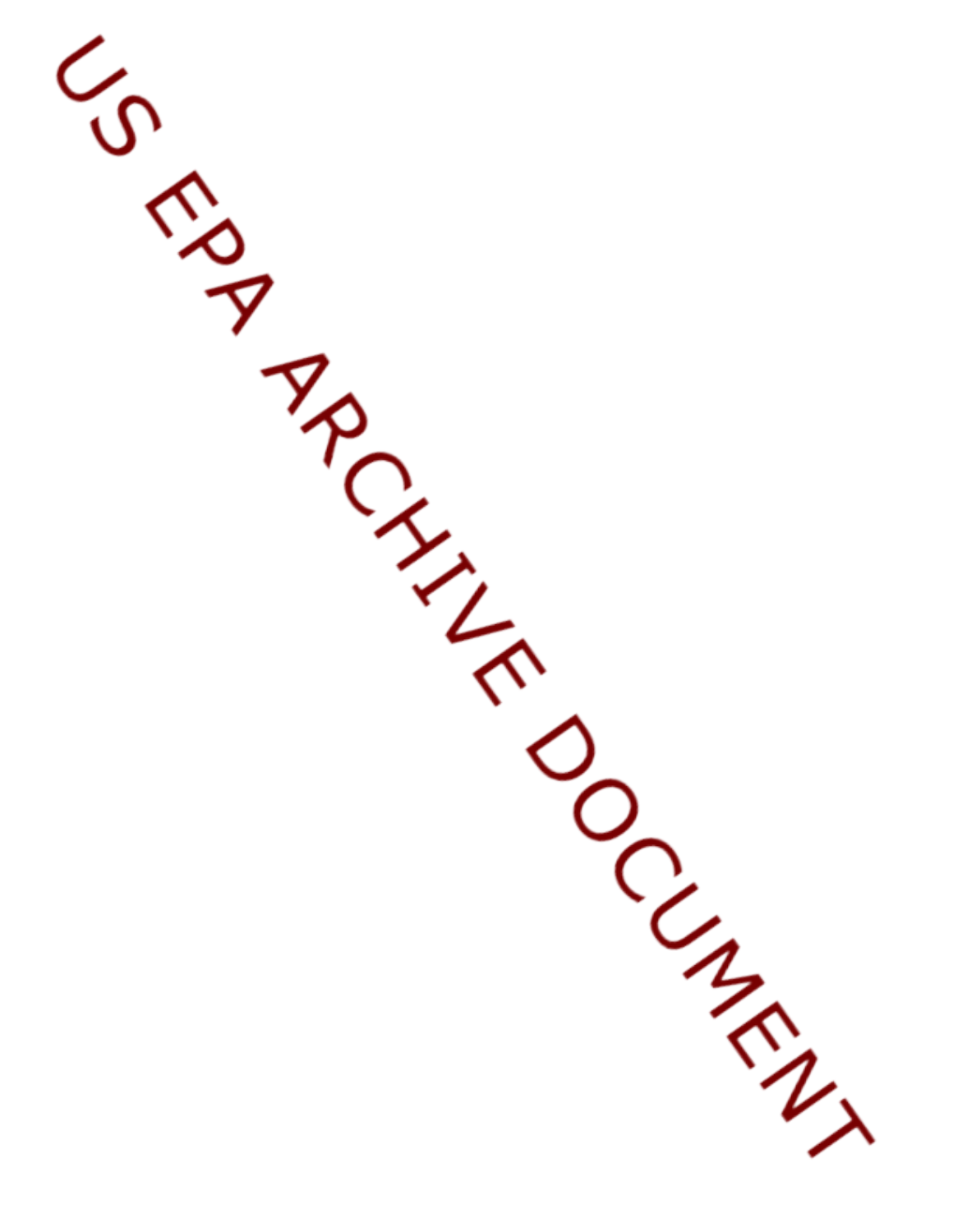## **THE ENVIRONMENTAL TECHNOLOGY VERIFICATION**







# **ETV Joint Verification Statement**

|                               | TECHNOLOGY TYPE: RAPID TOXICITY TESTING SYSTEM              |                                     |  |  |  |  |  |
|-------------------------------|-------------------------------------------------------------|-------------------------------------|--|--|--|--|--|
| <b>APPLICATION:</b>           | DETECTING TOXICITY IN DRINKING WATER                        |                                     |  |  |  |  |  |
| <b>TECHNOLOGY NAME: Eclox</b> |                                                             |                                     |  |  |  |  |  |
| <b>COMPANY:</b>               | <b>Severn Trent Services</b>                                |                                     |  |  |  |  |  |
| <b>ADDRESS:</b>               | <b>3000 Advance Lane</b><br>Colmar, Pennsylvania 18915 FAX: | PHONE: 215-997-4000<br>215-997-4062 |  |  |  |  |  |
| <b>WEB SITE:</b>              | http://www.severntrentservices.com/                         |                                     |  |  |  |  |  |

The U.S. Environmental Protection Agency (EPA) supports the Environmental Technology Verification (ETV) Program to facilitate the deployment of innovative or improved environmental technologies through performance verification and dissemination of information. The goal of the ETV Program is to further environmental protection by accelerating the acceptance and use of improved and cost-effective technologies. ETV seeks to achieve this goal by providing high-quality, peer-reviewed data on technology performance to those involved in the design, distribution, financing, permitting, purchase, and use of environmental technologies.

ETV works in partnership with recognized standards and testing organizations, with stakeholder groups (consisting of buyers, vendor organizations, and permitters), and with individual technology developers. The program evaluates the performance of innovative technologies by developing test plans that are responsive to the needs of stakeholders, conducting field or laboratory tests (as appropriate), collecting and analyzing data, and preparing peer-reviewed reports. All evaluations are conducted in accordance with rigorous quality assurance (QA) protocols to ensure that data of known and adequate quality are generated and that the results are defensible.

The Advanced Monitoring Systems (AMS) Center, one of seven technology areas under ETV, is operated by Battelle in cooperation with EPA's National Exposure Research Laboratory. The AMS Center has recently evaluated the performance of rapid toxicity testing systems used to detect toxicity in drinking water. This verification statement provides a summary of the test results for the Eclox testing system.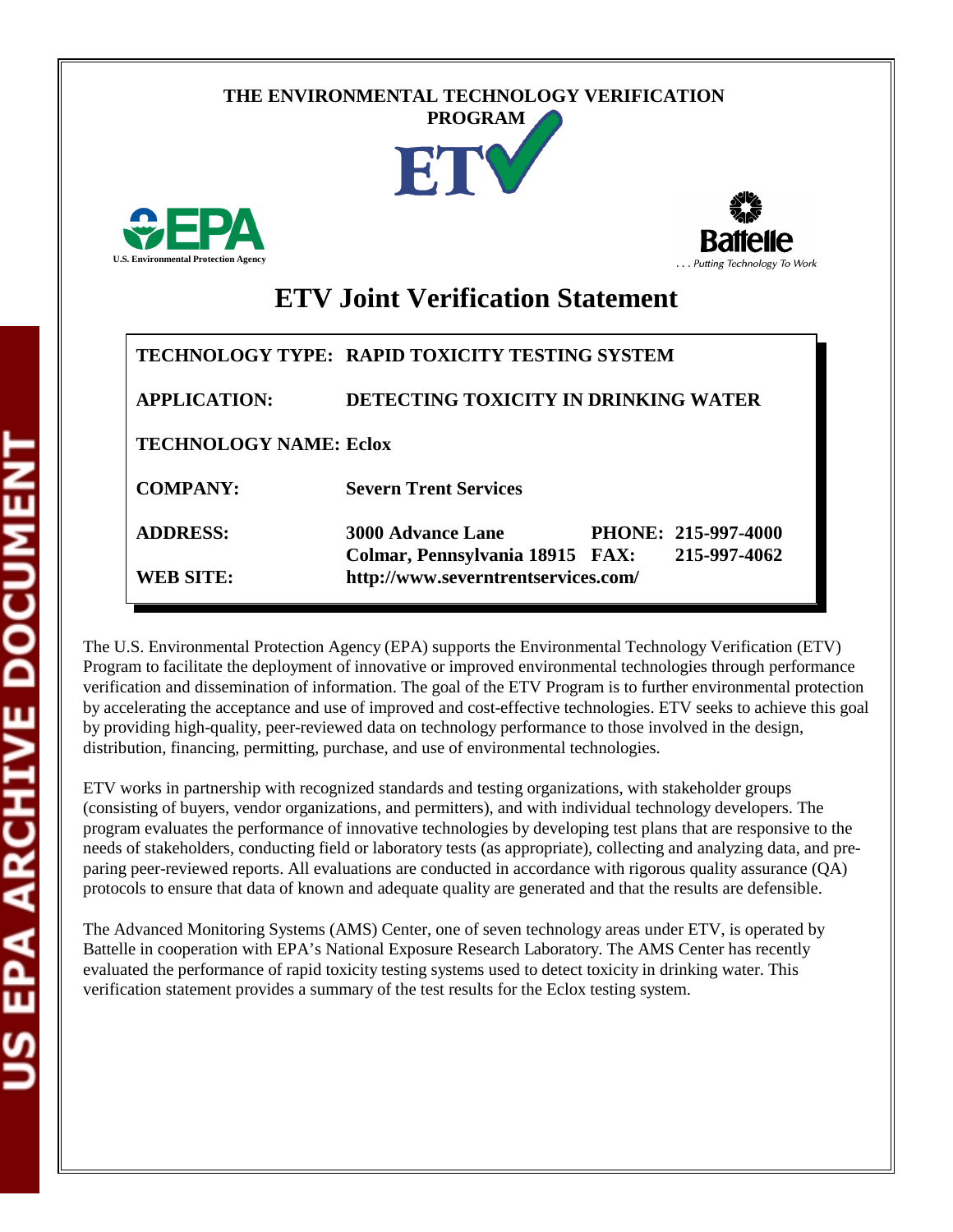### **VERIFICATION TEST DESCRIPTION**

Rapid toxicity technologies use bacteria, enzymes, or small crustaceans that produce light or use oxygen at a steady rate in the absence of toxic contaminants. Toxic contaminants in drinking water are indicated by a change in the color or intensity of light or by a change in the rate of oxygen use. As part of this verification test, which took place between July 14 and August 22, 2003, various contaminants were added to separate drinking water samples and analyzed by Eclox. Response to interfering compounds in clean drinking water also was evaluated. Dechlorinated drinking water samples from Columbus, Ohio, (DDW) were fortified with contaminants at concentrations ranging from lethal levels to concentrations several orders of magnitude less than the lethal dose and analyzed. Endpoint and precision, toxicity threshold for each contaminant, false positive/negative responses, ease of use, and sample throughput were evaluated.

Inhibition results (endpoints) from four replicates of each contaminant at each concentration level were evaluated to assess the ability of Eclox to detect toxicity at various concentrations of contaminants, as well as to measure the precision of the Eclox results. The response of Eclox to compounds used during the water treatment process (interfering compounds) was evaluated by analyzing separate aliquots of DDW fortified with each potential interferent at approximately one-half of the concentration limit recommended by the EPA's National Secondary Drinking Water Regulations guidance. For analysis of by-products of the chlorination process, unspiked DDW was analyzed because Columbus, Ohio, uses chlorination as its disinfectant procedure. For the analysis of by-products of the chloramination process, a separate drinking water sample from St. Petersburg, Florida, which uses chloramination as its disinfection process, was obtained. The samples were analyzed after residual chlorine was removed using the vendor-provided dechlorinating reagent. Sample throughput was measured based on the number of samples analyzed per hour. Ease of use and reliability were determined based on documented observations of the operators and the verification test coordinator.

Quality control samples included method blank samples, which consisted of American Society for Testing and Materials (ASTM) Type II deionized (DI) water; positive control samples fortified with phenol; and negative control samples, which consisted of the unspiked DDW.

QA oversight of verification testing was provided by Battelle and EPA. Battelle QA staff conducted a technical systems audit, a performance evaluation audit, and a data quality audit of 10% of the test data. EPA QA staff also performed a technical systems audit while testing was being conducted.

#### **TECHNOLOGY DESCRIPTION**

The following description of Eclox was provided by the vendor and was not subjected to verification in this test.

Eclox is a broadband chemiluminescence test that qualitatively assesses a water sample to determine whether it has been contaminated. The technique, used extensively in the medical field as an immunodiagnostic tool, is based upon the reaction of luminol and an oxidant in the presence of a catalyst enzyme—horseradish peroxidase (HRP). This reaction produces a flash of light (chemiluminescence) that is measured by a luminometer. An enhancer is added prior to the HRP so that the light output produced is of a steady measurable level. Free radical scavengers or antioxidants such as those contained in feces or urine interfere with the reaction, thus reducing the light emission. Substances such as phenols, amines, heavy metals, or compounds that interact with the enzyme also reduce the light output.

To analyze a water sample, 100 microliters (�L) of three reagents are added to 1 milliliter (mL) of the sample, and the sample cuvette is placed in the luminometer for four minutes. Results are compared with a contaminant-free reference, i.e., deionized water, which gives a high light output. Samples containing contaminants give lower light levels. Comparing the light output from sample water to that obtained from the reference indicates the contamination levels in the sample water. To determine whether a contaminant caused detectable inhibition, the inhibition exhibited by drinking water spiked with a contaminant was compared to the inhibition exhibited by the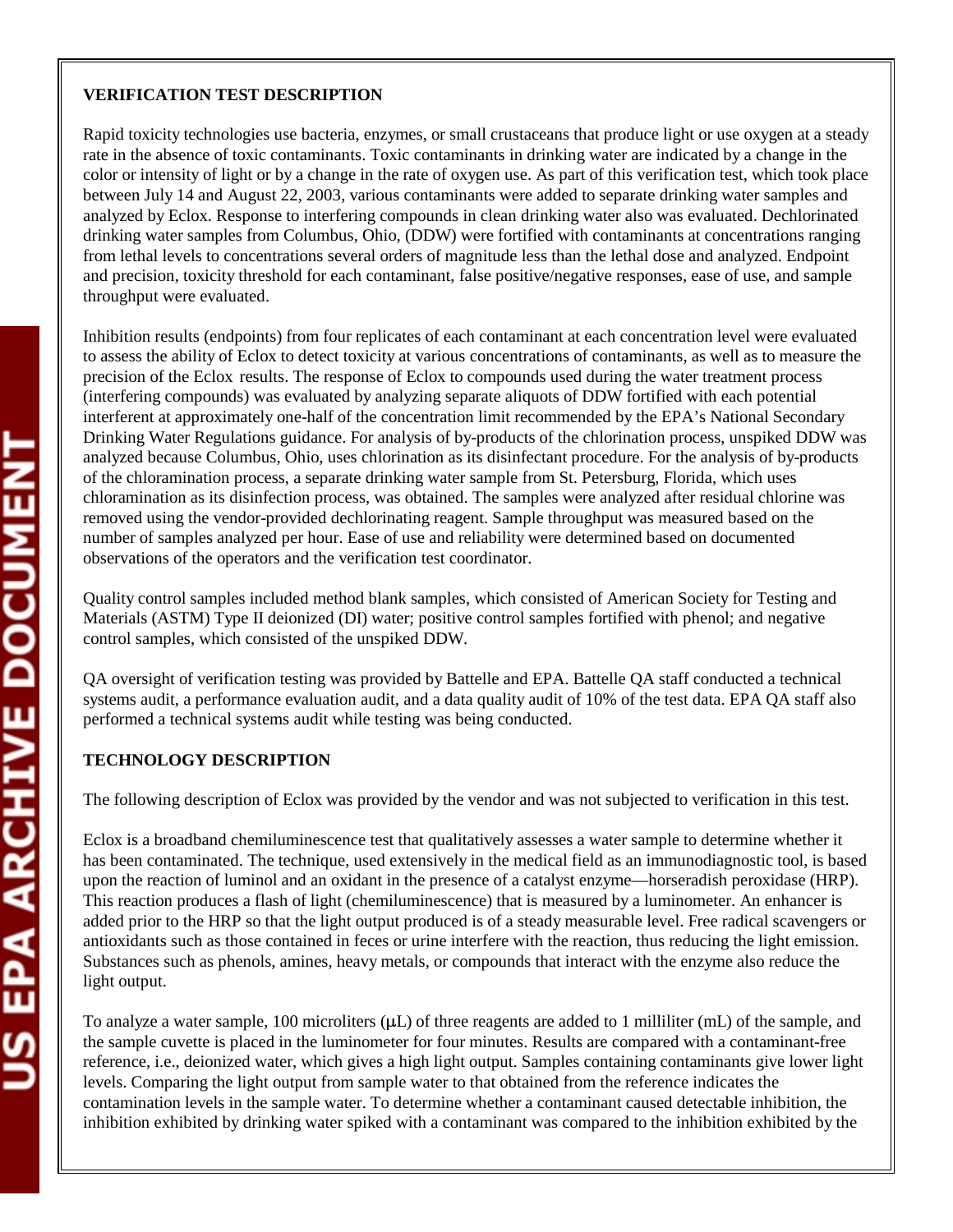unspiked drinking water. Four replicates of each spiked sample were analyzed. A result was considered positive if the inhibition of the water sample spiked with a contaminant plus or minus the standard deviation of four replicates did not include the inhibition of the unspiked drinking water.

The Eclox includes a luminometer, a  $100-\mu L$  and a  $1,000-\mu L$  pipette and pipette tips, cuvettes, reagent, a pre-conditioner, a cuvette holder, and a CD-ROM with software to download results. The luminometer stores a total of 60 measurements, and the data can be downloaded to a personal computer using the supplied software. The stored values are downloaded to a Microsoft Access database file and can be exported to a Microsoft Excel spreadsheet.

The complete Eclox kit weighs approximately 20 pounds. Overall dimensions are 20-½ inches x 17-½ inches x 8 inches. The luminometer contained in the system weighs a few pounds and is approximately 9 inches x 5 inches x 3 inches. The cost of the full Eclox kit is \$7,900.

#### **VERIFICATION OF PERFORMANCE**

**Endpoint and Precision/Toxicity Threshold:** The table below presents Eclox percent inhibition data and the range of standard deviations for the contaminants and potential interferences that were tested. The toxicity thresholds also are shown for each contaminant tested.

|                                             |                                                    | <b>Average Inhibitions at Concentrations</b><br>Lethal<br>Relative to the LD Concentration $(\% )$<br>Dose (LD) |                                                                    |                |                |                                            | <b>Range of</b><br><b>Standard</b> | <b>Toxicity</b>   |
|---------------------------------------------|----------------------------------------------------|-----------------------------------------------------------------------------------------------------------------|--------------------------------------------------------------------|----------------|----------------|--------------------------------------------|------------------------------------|-------------------|
| <b>Parameter</b>                            | Compound                                           | Conc.<br>(mg/L)                                                                                                 | LD                                                                 | LD/10          | LD/100         | LD/1,000                                   | <b>Deviations</b><br>(%)           | Thresh.<br>(mg/L) |
| Contaminants in<br><b>DDW</b>               | Aldicarb                                           | 280                                                                                                             | 35                                                                 | $\overline{4}$ | 7              | 10                                         | $2 - 10$                           | 280               |
|                                             | Colchicine                                         | 240                                                                                                             | 92                                                                 | 43             | 14             | 9                                          | $6 - 8$                            | 24                |
|                                             | Cyanide                                            | $250^{\text{(a)}}$                                                                                              | 97                                                                 | 103            | 13             | 3                                          | $1 - 9$                            | 0.25              |
|                                             | Dicrotophos                                        | 1,400                                                                                                           | 29                                                                 | $\overline{4}$ | $\overline{2}$ | $-1$                                       | $3 - 10$                           | 1,400             |
|                                             | Thallium<br>sulfate                                | 2,400                                                                                                           | 46                                                                 | 5              | $-3$           | $-3$                                       | $3 - 9$                            | 2,400             |
|                                             | <b>Botulinum</b><br>$\text{to}\, \text{sin}^{(b)}$ | 0.30                                                                                                            | $-2$                                                               | $-3$           | $-2$           | $\mathbf{1}$                               | $1 - 3$                            | ND <sup>(c)</sup> |
|                                             | Ricin <sup>(d)</sup>                               | 15                                                                                                              | 8                                                                  | $\overline{c}$ | $\overline{2}$ | $\mathbf{1}$                               | $2 - 3$                            | 15                |
|                                             | Soman                                              | $0.068^{(e)}$                                                                                                   | $\mathbf{0}$                                                       | $\overline{2}$ | $\overline{2}$ | 3                                          | $2 - 5$                            | ND                |
|                                             | <b>VX</b>                                          | 0.49                                                                                                            | 9                                                                  | $-4$           | $-5$           | $-7$                                       | $2 - 3$                            | 0.49              |
|                                             | <b>Interference</b>                                | Conc.<br>(mg/L)                                                                                                 | <b>Average Inhibitions at a</b><br><b>Single Concentration (%)</b> |                |                | <b>Standard</b><br><b>Deviation</b><br>(%) |                                    |                   |
| Potential<br>interferences in<br><b>DDW</b> | Aluminum                                           | 0.36                                                                                                            | $-2$                                                               |                |                |                                            | 7                                  |                   |
|                                             | Copper                                             | 0.65                                                                                                            | $\overline{4}$                                                     |                |                |                                            | 9                                  |                   |
|                                             | Iron                                               | 0.069                                                                                                           | $\overline{2}$                                                     |                |                |                                            | 6                                  |                   |
|                                             | Manganese                                          | 0.26                                                                                                            | 62                                                                 |                |                |                                            | 6                                  |                   |
|                                             | Zinc                                               | 3.5                                                                                                             | 10                                                                 |                |                |                                            | 4                                  |                   |

(a) Cyanide LD/10, LD/100, and LD/1,000 concentrations are 0.25, 0.05, and 0.025 mg/L.

(b) Lethal dose solution also contained 3 mg/L phosphate and 1 mg/L sodium chloride.

 $\overline{CD}$  ND = Not detectable.

(d) Lethal dose solution also contained 3 mg/L phosphate, 26 mg/L sodium chloride, and 2 mg/L sodium azide.

(e) Due to the degradation of soman in water, the stock solution confirmation analysis confirmed that the concentration of the lethal dose was 23% of the expected concentration of 0.30 mg/L.

**False Positive/Negative Responses:** Chlorinated (6% ± 5%) and chloraminated (0% ± 2%) drinking water samples were non-inhibitory with respect to ASTM DI water. This shows that there were no false positive